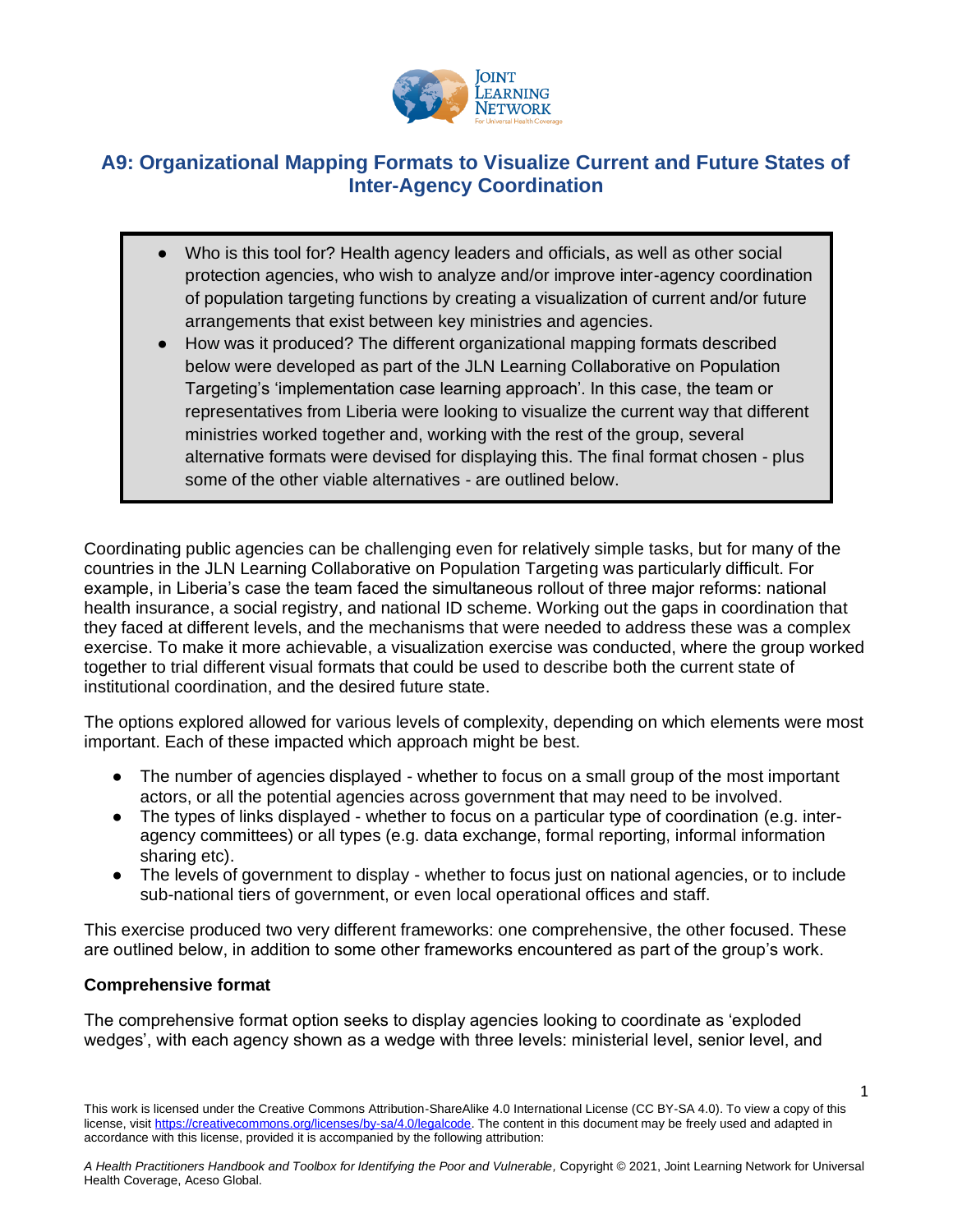

technical (or operational) level. Against these, users may input coordination mechanisms as arrows with formal mechanisms as full arrows, and informal ones as dashed arrows. Depending on the context, specific bodies such as committees composed of members of these agencies can either be represented by arrows or additional boxes/circles within the diagram.



An editable Powerpoint version of this image can be found here.

## **Focused format**

In Liberia's case, the 'comprehensive' format created above was overly complex, as they only wanted to focus on technical coordination between three specific agencies: the Ministry of Health, the National ID Registry and the Ministry of Gender and Social Protection). Therefore, a more simplified format was produced in which the three agencies were shown at the bottom, and the coordination mechanisms (in the form of committees) were listed with arrows showing their respective lines of accountability. The 'desired state' then shows the national health insurance scheme in operation, and an additional mechanisms - the Technical Coordination Unit - in operation at the mid-tier.

*Liberia's current state of affairs:*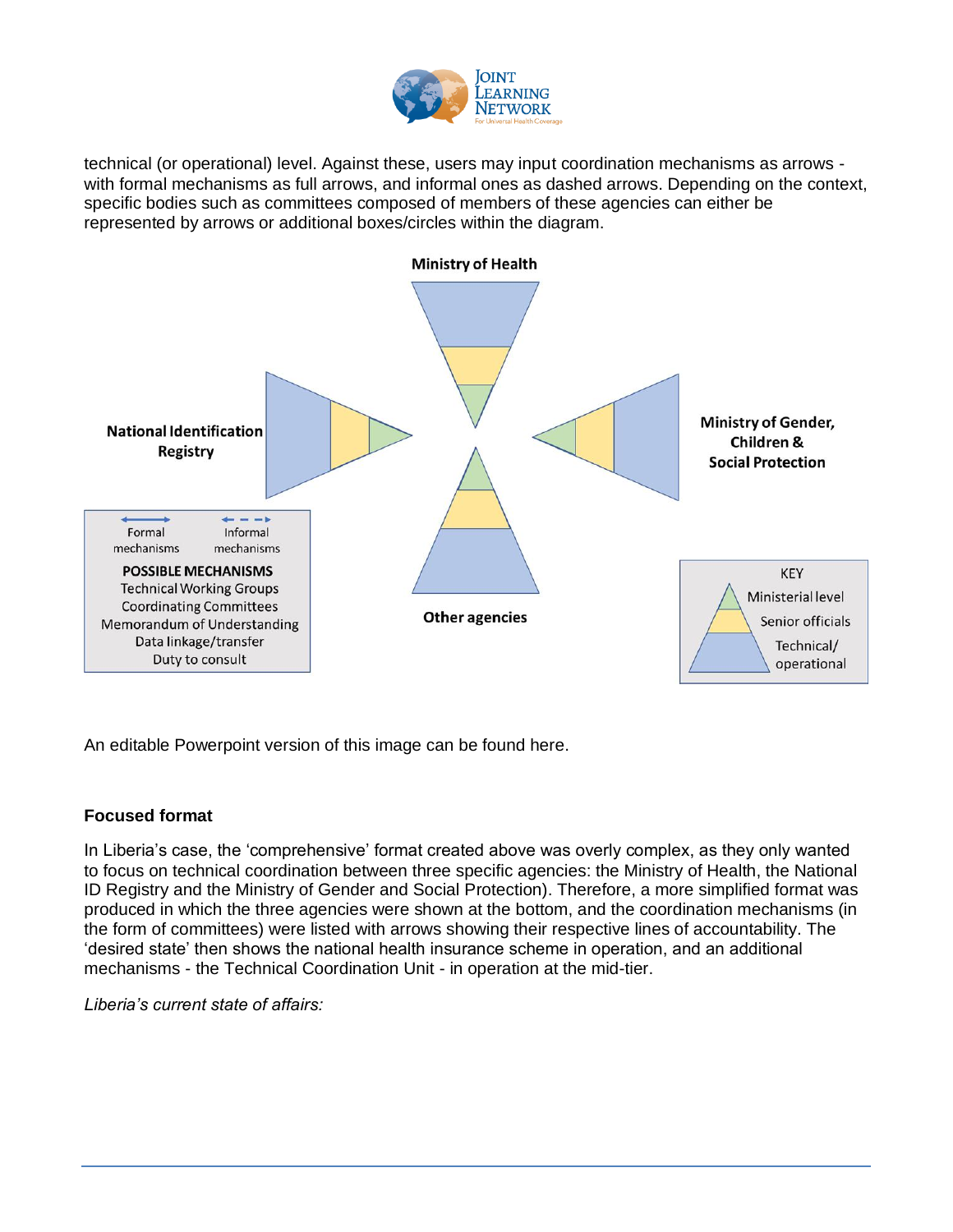



*Liberia's desired state of affairs:*



An editable Powerpoint version of this image can be found here.

## **Other formats**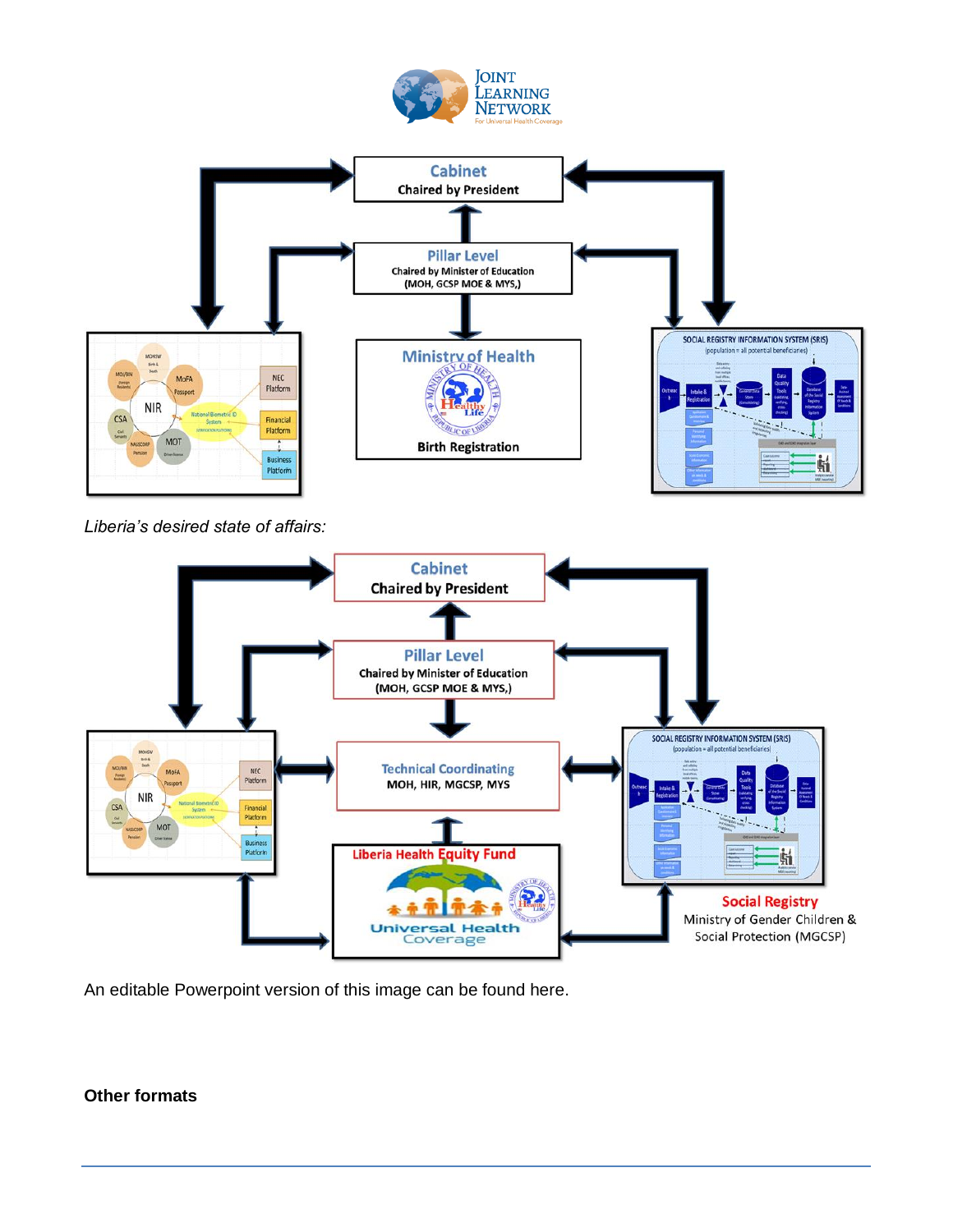

Both of the external case study countries featured in the collaborative shared useful formats for how they displayed inter-agency coordination.

For the Brazil Cadastro Unico case study, the key focus is information flows across many agencies - so broad organizationally, but narrow technically. For more information about this system, see the case study on Cadastro Unico in the main report.



For Philippines, the key focus is on lines of accountability and governance for the Listahanan social registry, therefore the focus is narrow organizationally, but broad technically. For more information about this system, see the case study on the Listahanan in the main report.